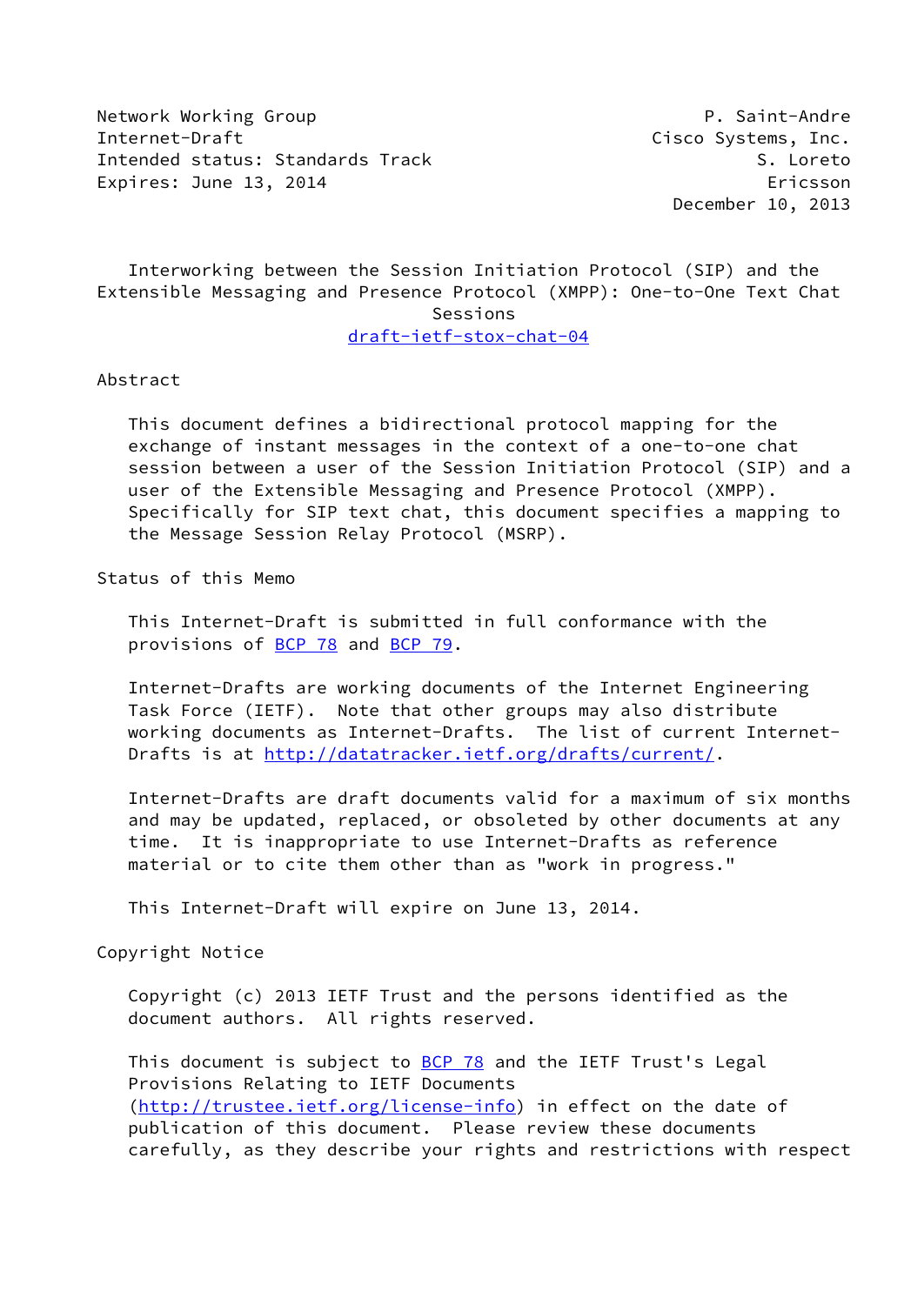to this document. Code Components extracted from this document must include Simplified BSD License text as described in Section 4.e of the Trust Legal Provisions and are provided without warranty as described in the Simplified BSD License.

# Table of Contents

| 2. |                                        |  |  |  |  |  |  |  |  |  |  |  |  |  |
|----|----------------------------------------|--|--|--|--|--|--|--|--|--|--|--|--|--|
| 3. |                                        |  |  |  |  |  |  |  |  |  |  |  |  |  |
| 4. |                                        |  |  |  |  |  |  |  |  |  |  |  |  |  |
| 5. |                                        |  |  |  |  |  |  |  |  |  |  |  |  |  |
| 6. |                                        |  |  |  |  |  |  |  |  |  |  |  |  |  |
| 7. | Internationalization Considerations 15 |  |  |  |  |  |  |  |  |  |  |  |  |  |
| 8. |                                        |  |  |  |  |  |  |  |  |  |  |  |  |  |
|    | 9. Security Considerations 15          |  |  |  |  |  |  |  |  |  |  |  |  |  |
|    |                                        |  |  |  |  |  |  |  |  |  |  |  |  |  |
|    | 10.1. Normative References 16          |  |  |  |  |  |  |  |  |  |  |  |  |  |
|    | 10.2. Informative References 17        |  |  |  |  |  |  |  |  |  |  |  |  |  |
|    | Appendix A. Acknowledgements 17        |  |  |  |  |  |  |  |  |  |  |  |  |  |
|    |                                        |  |  |  |  |  |  |  |  |  |  |  |  |  |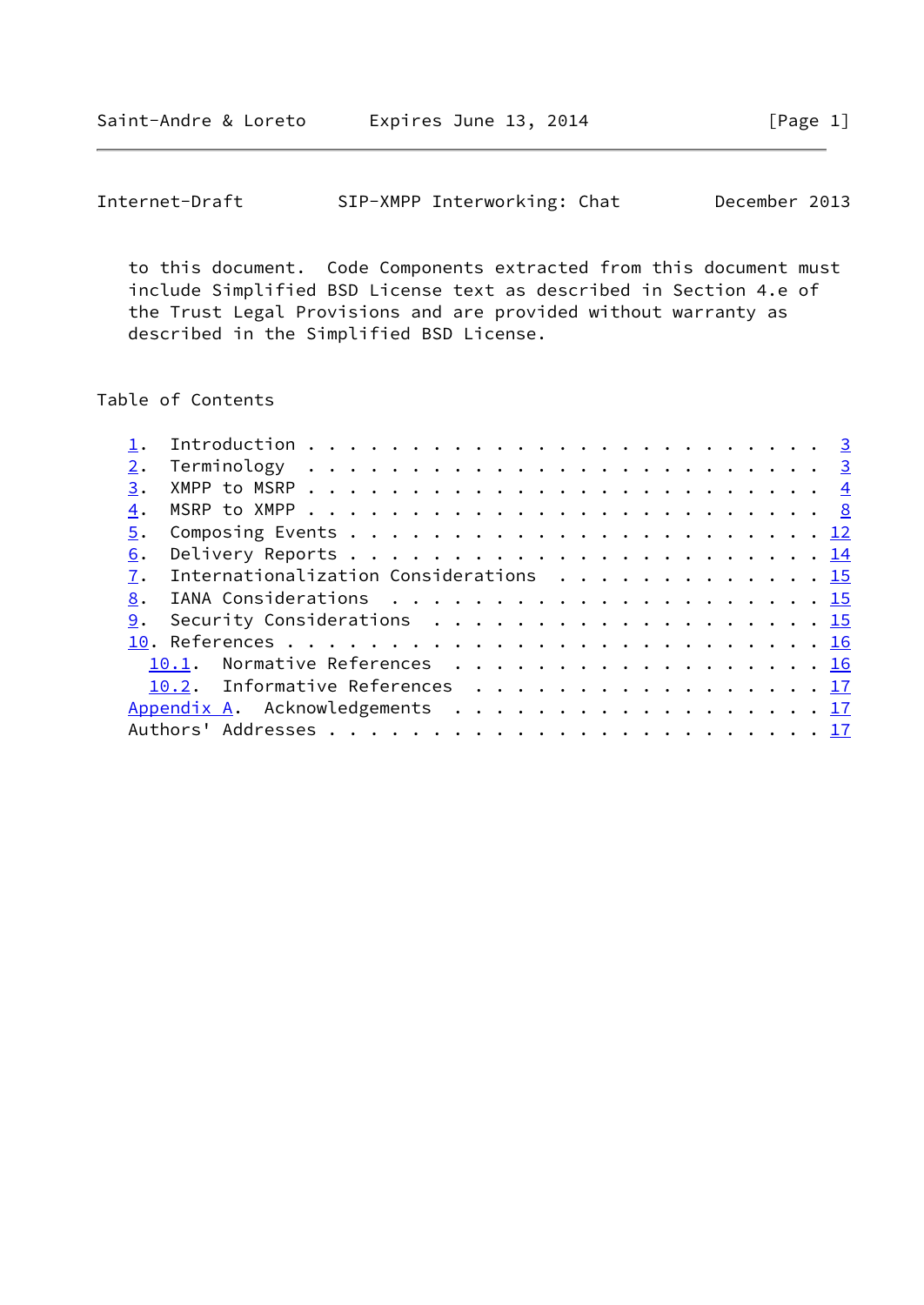<span id="page-2-1"></span>

| Expires June 13, 2014<br>Saint-Andre & Loreto |  |  |  |
|-----------------------------------------------|--|--|--|
|-----------------------------------------------|--|--|--|

#### <span id="page-2-0"></span>[1](#page-2-0). Introduction

 Both the Session Initiation Protocol [\[RFC3261](https://datatracker.ietf.org/doc/pdf/rfc3261)] and the Extensible Messaging and Presence Protocol [\[RFC6120](https://datatracker.ietf.org/doc/pdf/rfc6120)] can be used for the purpose of one-to-one text chat over the Internet. To ensure interworking between these technologies, it is important to define bidirectional protocol mappings.

 The architectural assumptions underlying such protocol mappings are provided in  $[I-D.iett-stox-core]$ , including mapping of addresses and error conditions. This document specifies mappings for one-to-one text chat sessions (sometimes called "session-mode" messaging); in particular, this document specifies mappings between XMPP messages of type "chat" and the Message Session Relay Protocol [[RFC4975\]](https://datatracker.ietf.org/doc/pdf/rfc4975). Mappings for single instant messages and groupchat are provided in separate documents.

 The approach taken here is to directly map syntax and semantics from one protocol to another. The mapping described herein depends on the protocols defined in the following specifications:

- o XMPP chat sessions using message stanzas of type "chat" are specified in [\[RFC6121](https://datatracker.ietf.org/doc/pdf/rfc6121)].
- o SIP-based chat sessions using the SIP INVITE and SEND request types are specified in [[RFC4975](https://datatracker.ietf.org/doc/pdf/rfc4975)].

 In SIMPLE, a chat session is formally negotiated just as any other session type is using SIP. By contrast, a one-to-one chat "session" in XMPP is an informal construct and is not formally negotiated: a user simply sends a message of type "chat" to a contact, the contact then replies to the message, and the sum total of such messages exchanged during a defined period of time is considered to be a chat session (ideally tied together using an XMPP <thread/> element as described in Section [5.1 of \[RFC6121\]](https://datatracker.ietf.org/doc/pdf/rfc6121#section-5.1)). To overcome the disparity between these approaches, a gateway that wishes to map between SIP and XMPP for one-to-one chat sessions needs to maintain some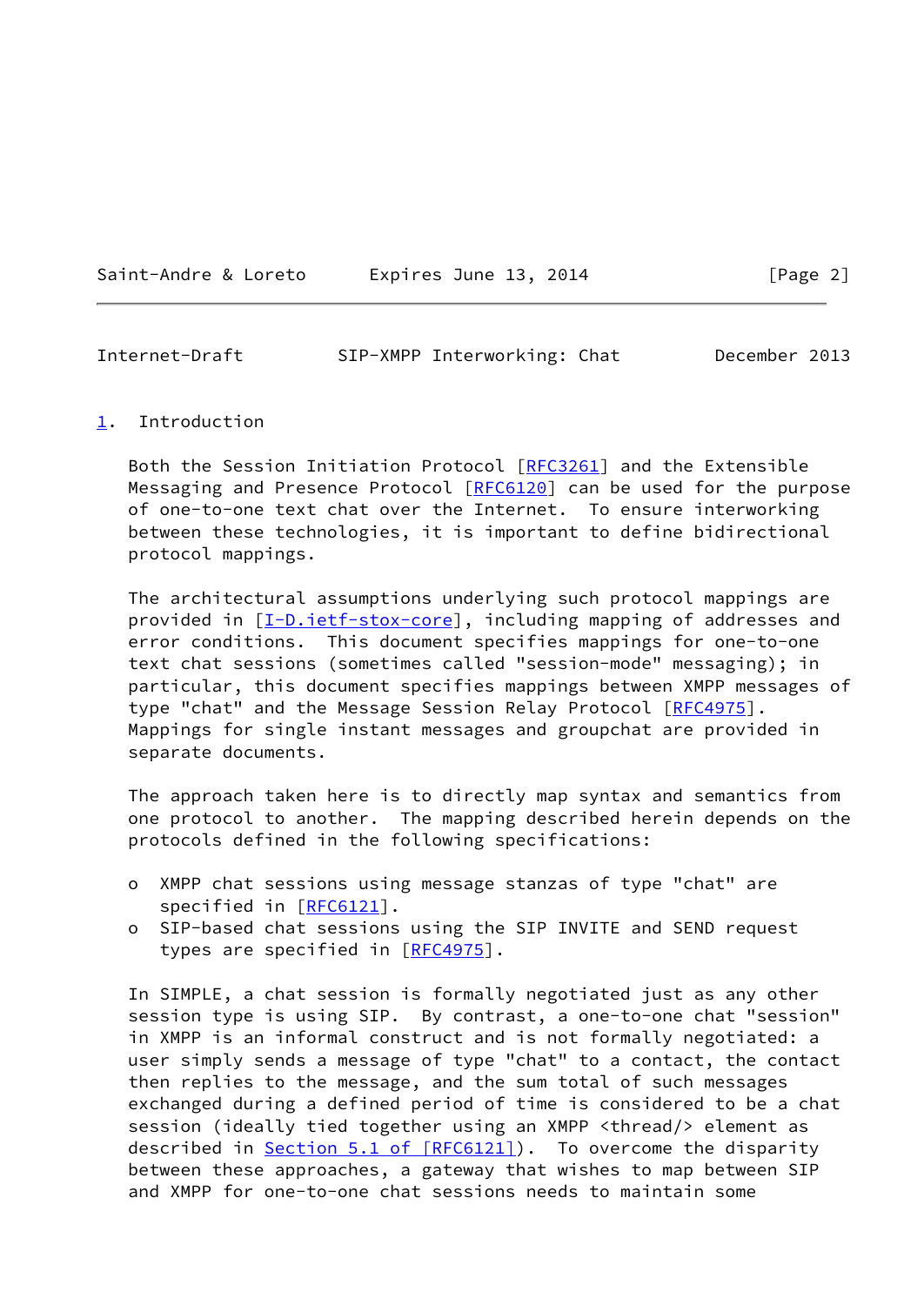additional state, as described below.

<span id="page-3-0"></span>[2](#page-3-0). Terminology

 The key words "MUST", "MUST NOT", "REQUIRED", "SHALL", "SHALL NOT", "SHOULD", "SHOULD NOT", "RECOMMENDED", "NOT RECOMMENDED", "MAY", and "OPTIONAL" in this document are to be interpreted as described in  $[REC2119]$ .

Saint-Andre & Loreto Expires June 13, 2014 [Page 3]

<span id="page-3-2"></span>Internet-Draft SIP-XMPP Interworking: Chat December 2013

<span id="page-3-1"></span>[3](#page-3-1). XMPP to MSRP

 In XMPP, the "informal session" approach is to simply send someone a <message/> of type "chat" without starting any session negotiation ahead of time (as described in [\[RFC6121](https://datatracker.ietf.org/doc/pdf/rfc6121)]). The XMPP "informal session" approach maps very well into a SIP MESSAGE request, as described in [\[I-D.ietf-stox-core\]](#page-17-3). However, the XMPP informal session approach can also be mapped to MSRP if the XMPP-to-SIP gateway maintains additional state.

The order of events is as follows.

| XMPP User |                     |                          | GW |                |                        | SIP User |
|-----------|---------------------|--------------------------|----|----------------|------------------------|----------|
|           |                     | (F1) (XMPP) Chat message |    |                |                        |          |
|           |                     |                          |    |                | $ (F2)$ $(SIP)$ INVITE |          |
|           |                     |                          |    |                | (F3) (SIP) 200 OK      |          |
|           |                     |                          |    | (F4) (SIP) ACK |                        |          |
|           |                     |                          |    |                | (F5) (MSRP) SEND       |          |
|           |                     |                          |    |                | (F6) (MSRP) A reply    |          |
|           | (F7) (XMPP) A reply |                          |    |                |                        |          |
|           |                     |                          |    |                |                        |          |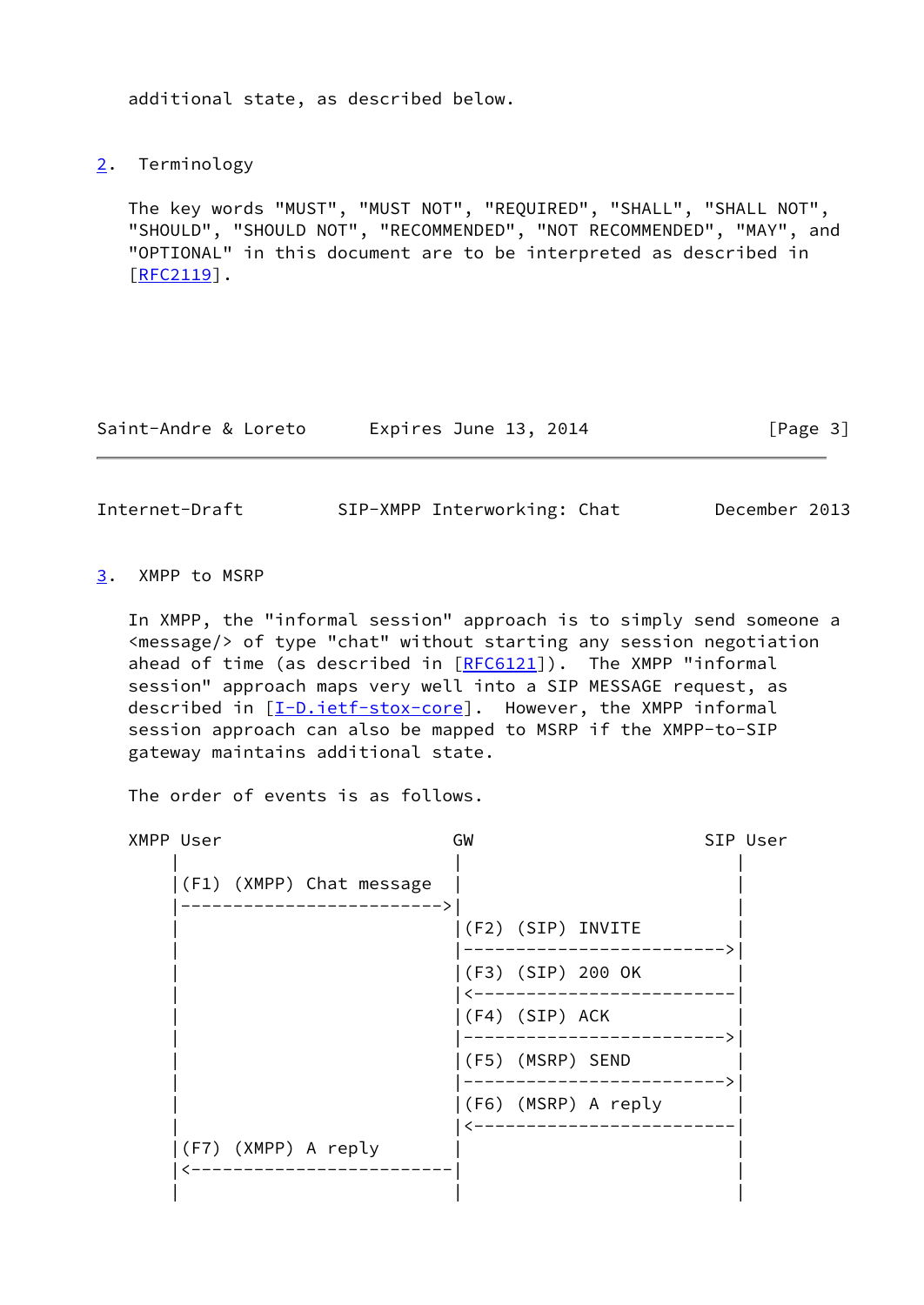

 The mapping of XMPP syntax to SIP syntax SHOULD be as shown in the following table. (Mappings for several aspects not mentioned here are specified in  $[I-D.iett-stox-im]$ .)

| Saint-Andre & Loreto | Expires June 13, 2014 | [Page 4] |
|----------------------|-----------------------|----------|
|----------------------|-----------------------|----------|

Internet-Draft SIP-XMPP Interworking: Chat December 2013

Table 1: Message syntax mapping from XMPP to SIP

| XMPP Element or Attribute   SIP Header or Contents |                        |
|----------------------------------------------------|------------------------|
| <thread></thread>                                  | Call-ID                |
| ח ר                                                | transaction identifier |

First the XMPP user would generate an XMPP chat message.

Example 1: Juliet sends XMPP message (F1)

```
 | <message from='juliet@example.com/balcony'
            | to='romeo@example.net'
            | id='a786hjs2'
            | type='chat'>
    | <thread>29377446-0CBB-4296-8958-590D79094C50</thread>
    | <body>Art thou not Romeo, and a Montague?</body>
 | </message>
```
Upon receiving such a message stanza, the XMPP server needs to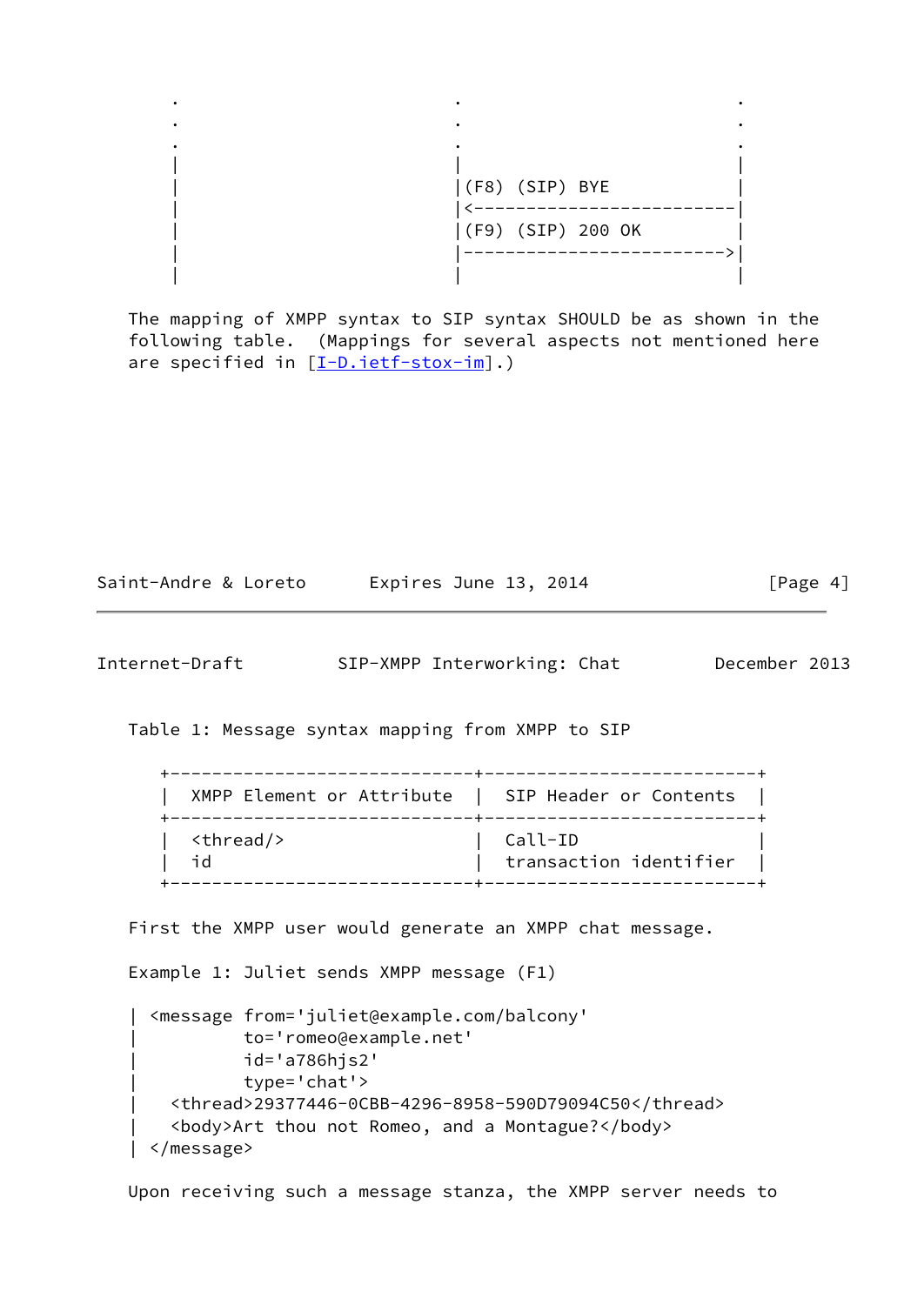determine the identity of the domainpart in the 'to' address, which it does by following the procedures discussed in [\[I-D.ietf-stox-core\]](#page-17-3). Here we assume that the XMPP server has determined the domain is serviced by an MSRP server, that it contains or has available to it an XMPP-to-SIP gateway or connection manager (which enables it to speak natively to MSRP servers), and that it hands off the message stanza to the XMPP-SIP gateway.

 The XMPP-to-SIP gateway at the XMPP server would then initiate an MSRP session with Romeo on Juliet's behalf (since there is no reliable way for the gateway to determine if Romeo's user agent supports MSRP, it simply needs to guess).

| Internet-Draft                                                                                                                                    | SIP-XMPP Interworking: Chat                                                                                                                                                                         | December 2013 |
|---------------------------------------------------------------------------------------------------------------------------------------------------|-----------------------------------------------------------------------------------------------------------------------------------------------------------------------------------------------------|---------------|
|                                                                                                                                                   | Example 2: Gateway starts SIP session on behalf of Juliet (F2)                                                                                                                                      |               |
| To: <sip:romeo@example.net><br/>From: <sip:juliet@example.com><br/>Content-Type: application/sdp</sip:juliet@example.com></sip:romeo@example.net> | INVITE sip:romeo@example.net SIP/2.0<br>Contact: <sip:juliet@example.com>;gr=balcony<br/>Subject: Open chat with Juliet?<br/>Call-ID: 29377446-0CBB-4296-8958-590D79094C50</sip:juliet@example.com> |               |
| c=IN IP4 x2s.example.com<br>m=message 7654 TCP/MSRP $\star$<br>a=accept-types:text/plain                                                          | a=path:msrp://x2s.example.com:7654/jshA7weztas;tcp                                                                                                                                                  |               |

Saint-Andre & Loreto Expires June 13, 2014 [Page 5]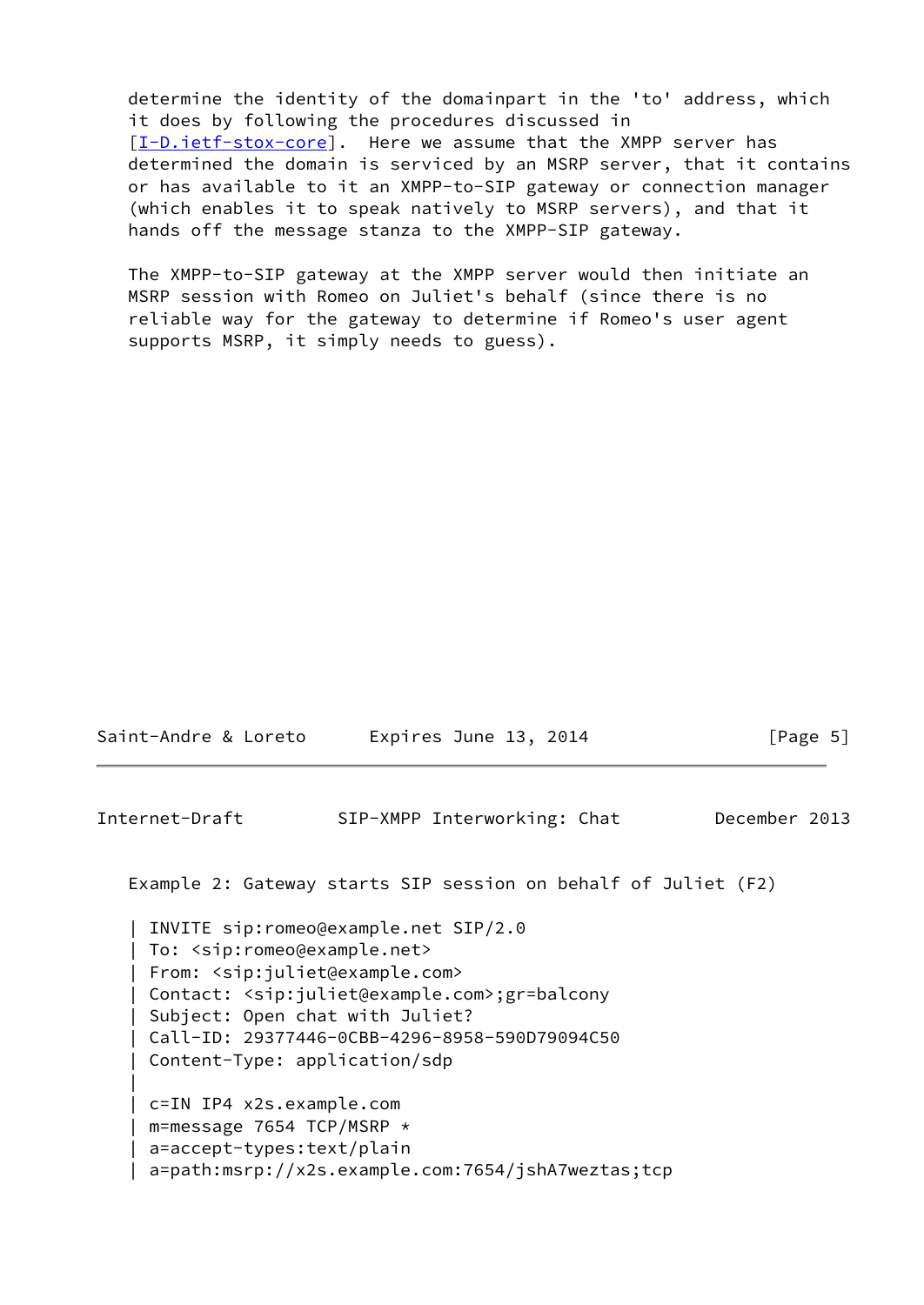Here we assume that Romeo accepts the MSRP session request. Example 3: Romeo accepts session request (F3) | SIP/2.0 200 OK | To: <sip:juliet@example.com> | From: <sip:romeo@example.net> | Contact: <sip:romeo@example.net>;gr=orchard | Call-ID: 29377446-0CBB-4296-8958-590D79094C50 | Content-Type: application/sdp | | c=IN IP4 s2x.example.net | m=message 12763 TCP/MSRP \* | a=accept-types:text/plain | a=path:msrp://s2x.example.net:12763/kjhd37s2s20w2a;tcp

 The XMPP-to-SIP gateway then acknowledges the session acceptance on behalf of Juliet.

Example 4: Gateway sends ACK to Romeo (F4)

 | ACK sip:juliet@example.com SIP/2.0 | To: <sip:romeo@example.net>;gr=orchard | From: <sip:juliet@example.com> | Contact: <sip:juliet@example.com>;gr=balcony | Call-ID: 29377446-0CBB-4296-8958-590D79094C50

 The XMPP-to-SIP gateway then transforms the original XMPP chat message into MSRP.

| Saint-Andre & Loreto                                                  | Expires June 13, 2014                                                                                                                                                  | $\lceil \text{Page } 6 \rceil$ |
|-----------------------------------------------------------------------|------------------------------------------------------------------------------------------------------------------------------------------------------------------------|--------------------------------|
| Internet-Draft                                                        | SIP-XMPP Interworking: Chat                                                                                                                                            | December 2013                  |
|                                                                       | Example 5: Gateway maps XMPP message to MSRP (F5)                                                                                                                      |                                |
| MSRP a786hjs2 SEND<br>Byte-Range: 1-25/25<br>Content-Type: text/plain | From-Path: msrp://x2s.example.com:7654/jshA7weztas;tcp<br>To-Path: msrp://s2x.example.net:12763/kjhd37s2s20w2a;tcp<br>Message-ID: 54C6F4F1-A39C-47D6-8718-FA65B3D0414A |                                |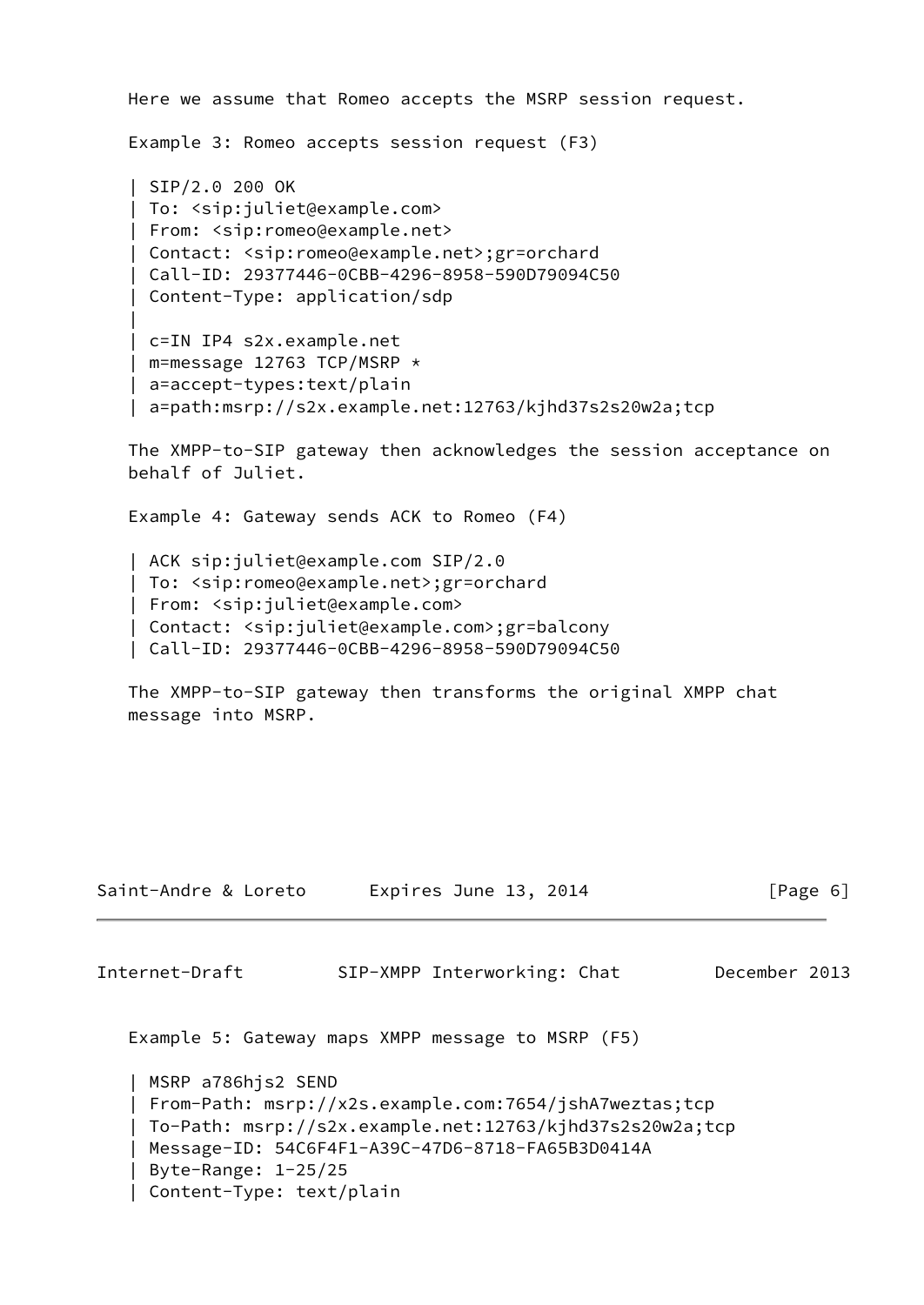```
 |
    Art thou not Romeo, and a Montague?
    | -------a786hjs2$
   Romeo can then send a reply using his MSRP user agent.
   Example 6: Romeo sends reply (F6)
    | MSRP di2fs53v SEND
    | To-Path: msrp://x2s.example.com:7654/jshA7weztas;tcp
    | From-Path: msrp://s2x.example.net:12763/kjhd37s2s20w2a;tcp
    | Message-ID: 6480C096-937A-46E7-BF9D-1353706B60AA
    | Byte-Range: 1-25/25
    | Failure-Report: no
    | Content-Type: text/plain
 |
    Neither, fair saint, if either thee dislike.
    | -------di2fs53v$
```
 The SIP-to-XMPP gateway would then transform that message into appropriate XMPP syntax for routing to the intended recipient.

Example 7: Gateway maps MSRP message to XMPP (F7)

```
 | <message from='romeo@example.net/orchard'
           | to='juliet@example.com/balcony'
           | id='di2fs53v'
           | type='chat'>
   | <thread>29377446-0CBB-4296-8958-590D79094C50</thread>
   | <body>Neither, fair saint, if either thee dislike.</body>
 | </message>
```
 When the MSRP user wishes to end the chat session, the user's MSRP client sends a SIP BYE.

Saint-Andre & Loreto Expires June 13, 2014 [Page 7]

<span id="page-7-0"></span>Internet-Draft SIP-XMPP Interworking: Chat December 2013

Example 8: Romeo terminates chat session (F8)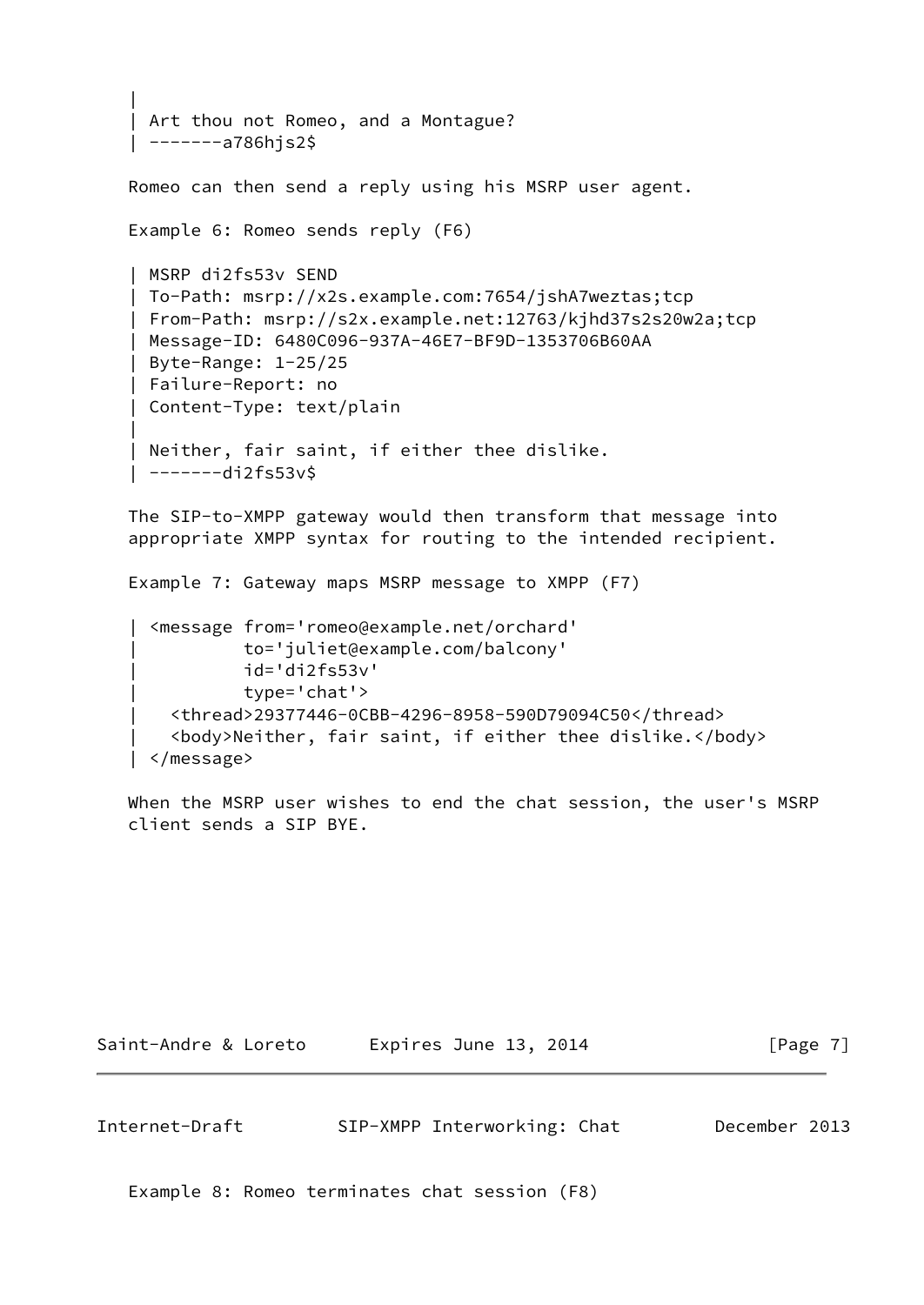```
 | BYE juliet@example.com sip: SIP/2.0
 | From: <sip:romeo@example.net>;tag=087js
 | To: <sip:juliet@example.com>;tag=786
 | Call-ID: 29377446-0CBB-4296-8958-590D79094C50
 | Cseq: 1 BYE
 | Content-Length: 0
 The BYE is then acknowledged by the XMPP-to-SIP gateway.
 Example 9: Gateway acknowledges termination (F9)
 | SIP/2.0 200 OK
 | From: <sip:juliet@example.com>;tag=786
 | To: <sip:romeo@example.net>;tag=087js
 | Call-ID: 29377446-0CBB-4296-8958-590D79094C50
 | CSeq: 1 BYE
 | Content-Length: 0
```
<span id="page-8-0"></span>[4](#page-8-0). MSRP to XMPP

 When an MSRP client sends messages through a gateway to an XMPP client, the order of events is as follows.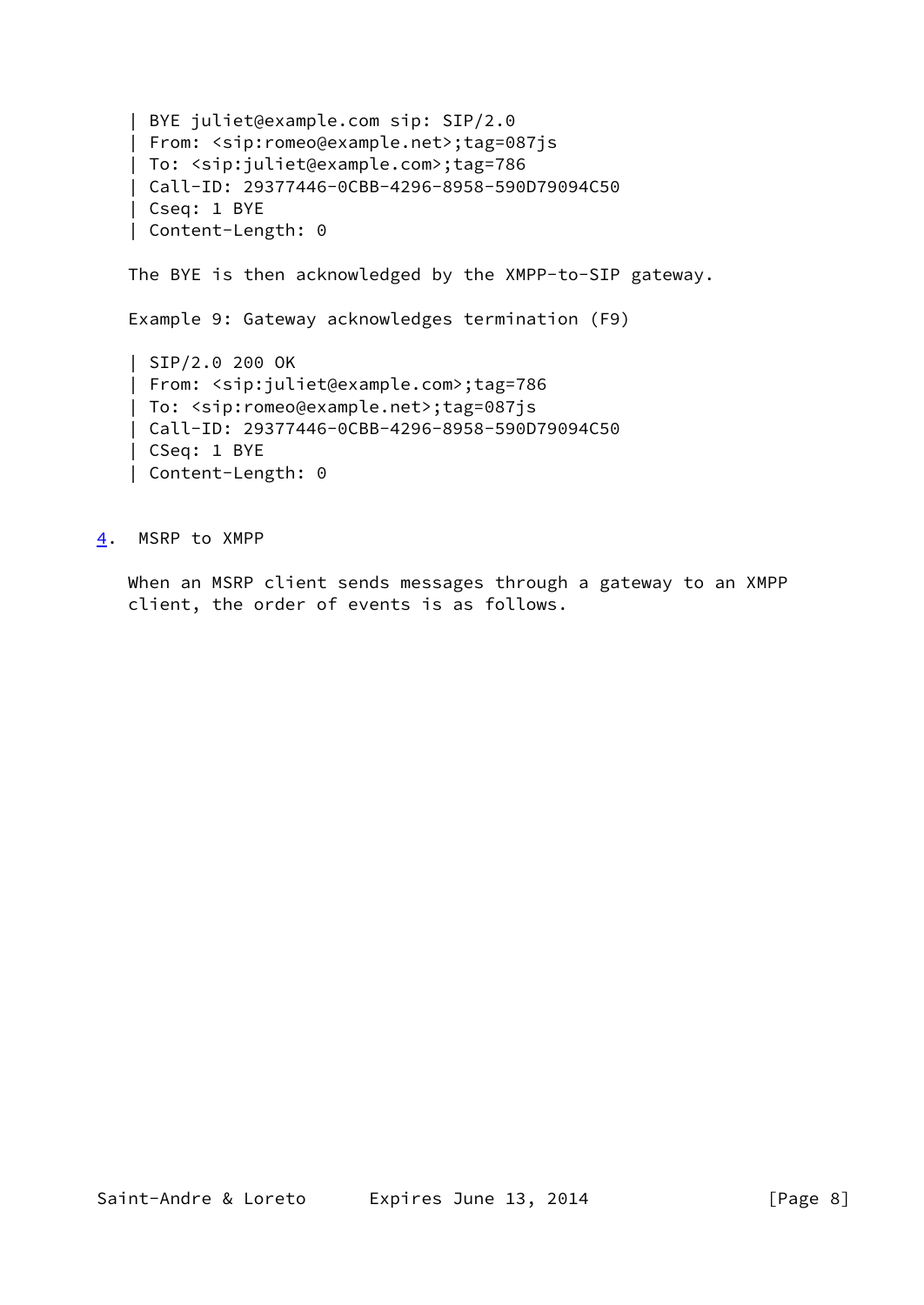SIP User GW XMPP User | | |  $|(F1)(SIP)$  INVITE |------------------------>| |  $|(F2)(SIP)$  200 OK |<------------------------| |  $|(F3)(SIP)$  ACK |------------------------>| |  $|(F4)(MSRP)$  SEND |------------------------>| | | |(F5)(XMPP) A chat message | | |------------------------->| | |(F6)(XMPP) A reply | | |<-------------------------| | | |  $|(F7)(MSRP)$  SEND |<------------------------| | | | | . . . . . . . . . | | | |(F8)(SIP) BYE | | |------------------------>| | |(F9)(SIP) 200 OK | | |<------------------------| | | | |

 The mapping of SIP syntax to XMPP syntax SHOULD be as shown in the following table. (Mappings for several aspects not mentioned here are specified in  $[I-D.iett-stox-im]$ .)

Table 2: Message syntax mapping from SIP to XMPP

|                        | SIP Header or Contents   XMPP Element or Attribute<br>.-----+---------------------------- |
|------------------------|-------------------------------------------------------------------------------------------|
| Call-ID                | <thread></thread>                                                                         |
| transaction identifier | id                                                                                        |

 The protocol flow begins when Romeo starts a chat session with Juliet.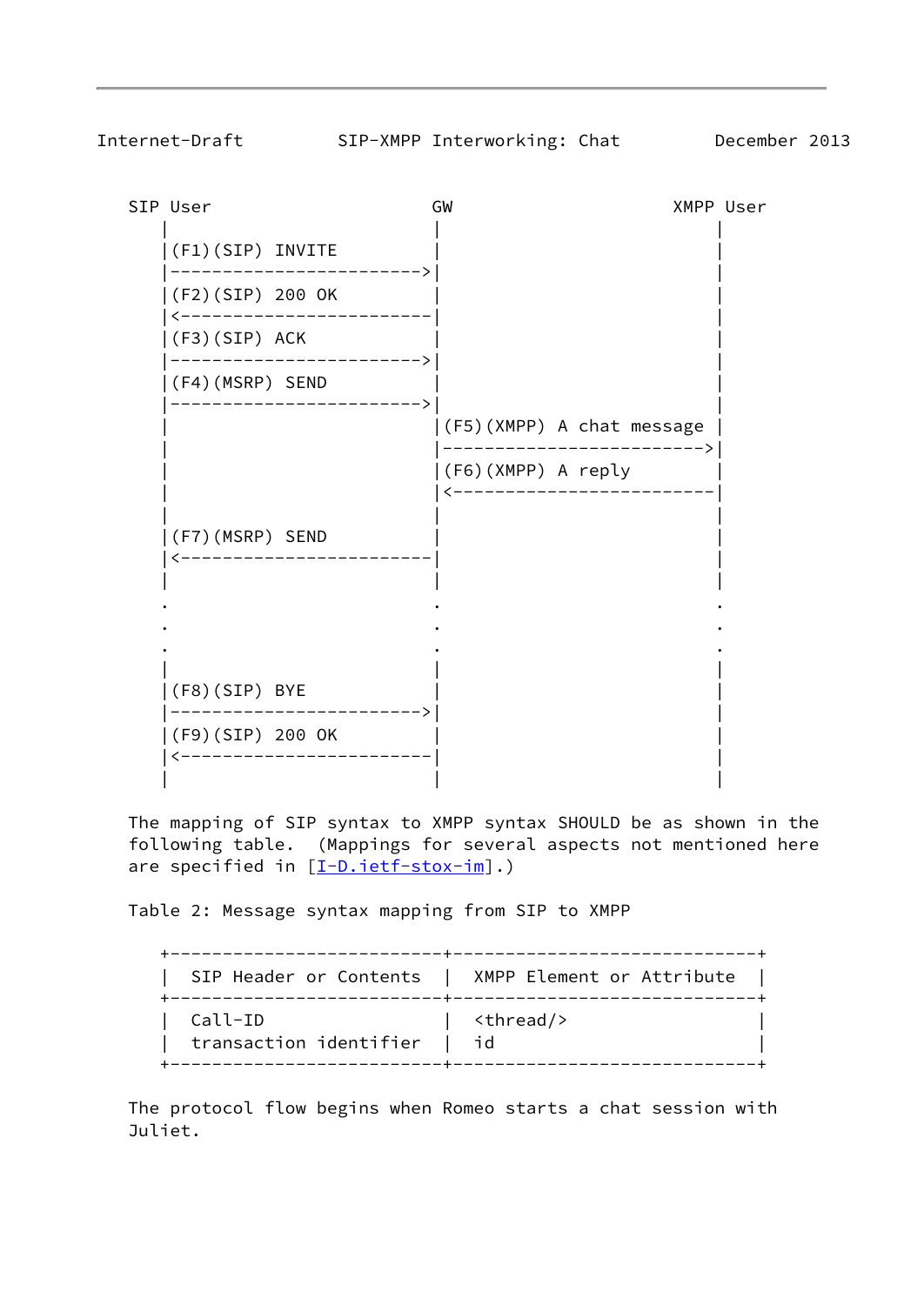|

| Internet-Draft | SIP-XMPP Interworking: Chat                | December 2013 |
|----------------|--------------------------------------------|---------------|
|                | Example 10: Romeo starts chat session (F1) |               |

 | INVITE sip:juliet@example.com SIP/2.0 | To: <sip:juliet@example.com> | From: <sip:romeo@example.net> | Contact: <sip:romeo@example.net>;gr=orchard | Subject: Open chat with Romeo? | Call-ID: F6989A8C-DE8A-4E21-8E07-F0898304796F | Content-Type: application/sdp | c=IN IP4 s2x.example.net

 | m=message 7313 TCP/MSRP \* | a=accept-types:text/plain | a=path:msrp://s2x.example.net:7313/ansp71weztas;tcp

 Upon receiving the INVITE, the SIP (MSRP) server needs to determine the identity of the domain portion of the Request-URI or To header, which it does by following the procedures discussed in [\[I-D.ietf-stox-core\]](#page-17-3). Here we assume that the SIP server has determined that the domain is serviced by an XMPP server, that it contains or has available to it a SIP-to-XMPP gateway or connection manager (which enables it to speak natively to XMPP servers), and that it hands off the message to the gateway.

Example 11: Gateway accepts session on Juliet's behalf (F2)

```
 | SIP/2.0 200 OK
    | To: <sip:romeo@example.net>;gr=orchard
    | From: <sip:juliet@example.com>
    | Contact: <sip:juliet@example.com>;gr=balcony
    | Call-ID: F6989A8C-DE8A-4E21-8E07-F0898304796F
    | Content-Type: application/sdp
 |
    | c=IN IP4 x2s.example.com
    | m=message 8763 TCP/MSRP *
    | a=accept-types:text/plain
    | a=path:msrp://x2s.example.com:8763/lkjh37s2s20w2a;tcp
```
Example 12: Romeo sends ACK (F3)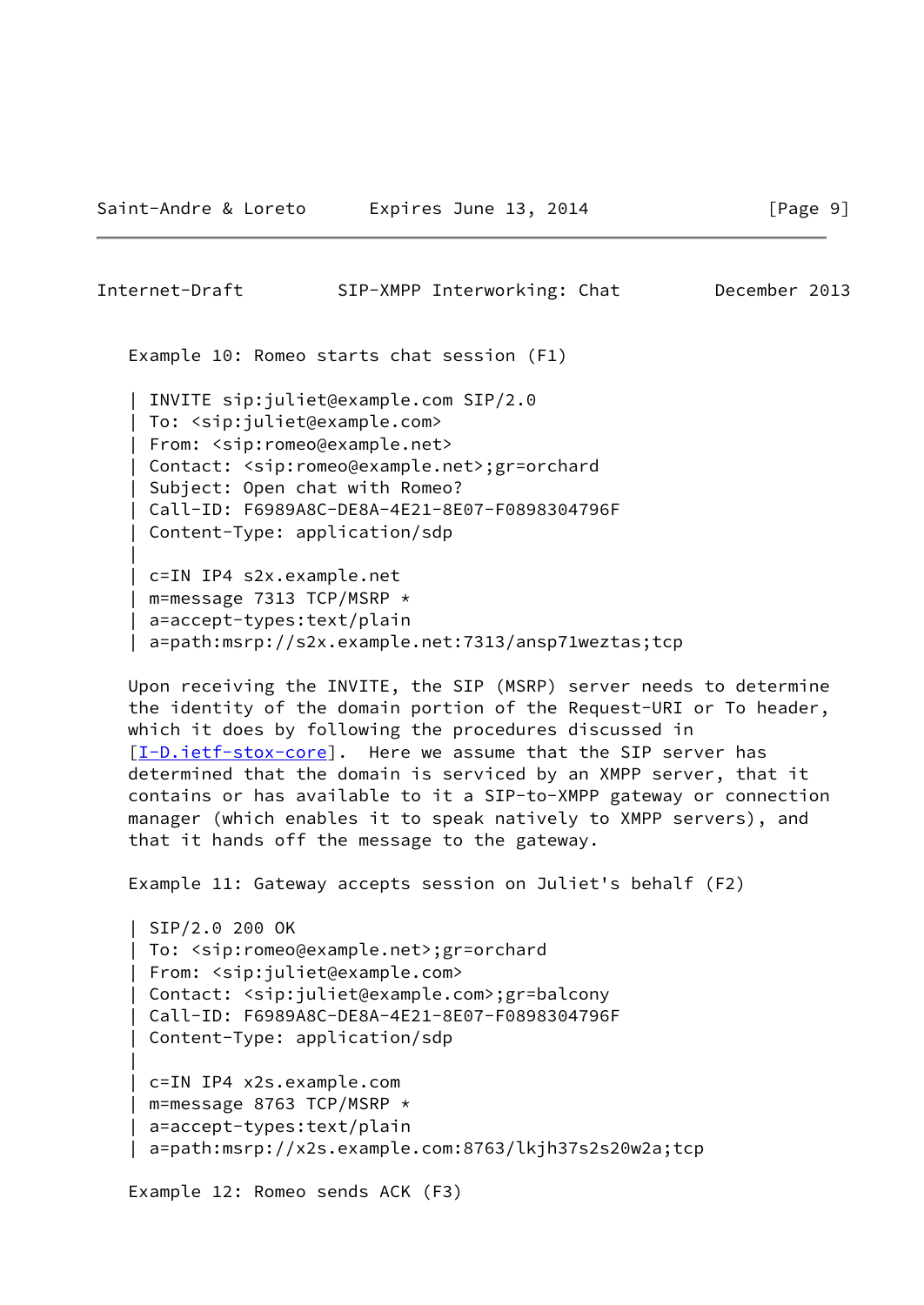```
 | ACK sip:juliet@example.com SIP/2.0
 | To: <sip:juliet@example.com>;gr=balcony
 | From: <sip:romeo@example.net>
 | Contact: <sip:romeo@example.net>;gr=orchard
 | Call-ID: F6989A8C-DE8A-4E21-8E07-F0898304796F
```

```
Saint-Andre & Loreto Expires June 13, 2014 [Page 10]
Internet-Draft SIP-XMPP Interworking: Chat December 2013
    Example 13: Romeo sends message (F4)
    | MSRP ad49kswow SEND
    | To-Path: msrp://x2s.example.com:8763/lkjh37s2s20w2a;tcp
    | From-Path: msrp://s2x.example.net:7313/ansp71weztas;tcp
    | Message-ID: 676FDB92-7852-443A-8005-2A1B9FE44F4E
    | Byte-Range: 1-32/32
    | Failure-Report: no
    | Content-Type: text/plain
 |
    | I take thee at thy word ...
    | -------ad49kswow$
    Example 14: SIP-XMPP gateway maps MSRP message to XMPP (F5)
      | <message from='romeo@example.net'
               | to='juliet@example.com'
               | id='ad49kswow'
               | type='chat'>
        | <thread>F6989A8C-DE8A-4E21-8E07-F0898304796F</thread>
       \langle body>I take thee at thy word \ldots | </message>
    Example 15: Juliet sends reply (F6)
      | <message from='juliet@example.com'
               | to='romeo@example.net'
               | id='ms53b7z9'
               | type='chat'>
        | <thread>29377446-0CBB-4296-8958-590D79094C50</thread>
        | <body>What man art thou ...?</body>
      | </message>
```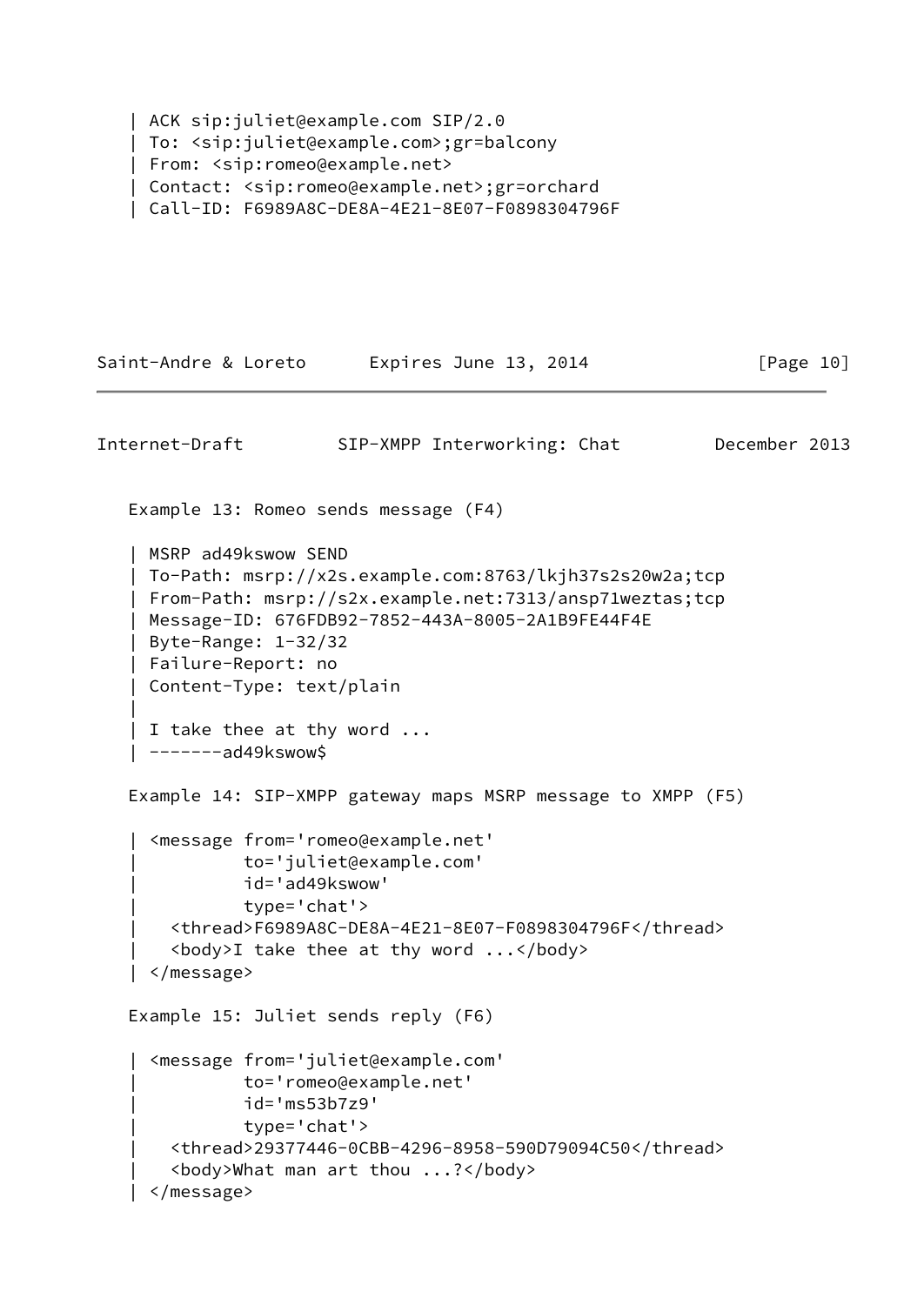```
 Example 16: Gateway maps XMPP message to MSRP (F8)
    | MSRP ms53b7z9 SEND
    | To-Path: msrp://s2x.example.net:7313/jshA7weztas;tcp
    | From-Path: msrp://x2s.example.com:8763/lkjh37s2s20w2a;tcp
    | Message-ID: 17EBA17B-94C0-463B-AD84-DE405C4C9D41
    | Byte-Range: 1-25/25
    | Failure-Report: no
    | Content-Type: text/plain
 |
    | What man art thou ...?
    | -------ms53b7z9$
```
<span id="page-12-1"></span>

| Saint-Andre & Loreto<br>Expires June 13, 2014 | [Page 11] |
|-----------------------------------------------|-----------|
|-----------------------------------------------|-----------|

Example 17: Romeo terminates chat session (F9)

 | BYE juliet@example.com sip: SIP/2.0 | To: <sip:juliet@example.com>;gr=balcony | From: <sip:romeo@example.net> | Contact: <sip:romeo@example.net>;gr=orchard | Call-ID: F6989A8C-DE8A-4E21-8E07-F0898304796F | Cseq: 1 BYE | Content-Length: 0

 Example 18: Gateway acknowledges termination of session on behalf of Juliet (F10)

 | SIP/2.0 200 OK | To: <sip:juliet@example.com>;gr=balcony | From: <sip:romeo@example.net> | Contact: <sip:romeo@example.net>;gr=orchard | Call-ID: F6989A8C-DE8A-4E21-8E07-F0898304796F | CSeq: 1 BYE

<span id="page-12-0"></span>[5](#page-12-0). Composing Events

 Both XMPP and MSRP enable a user agent to receive notifications when a person's conversation partner is composing an instant message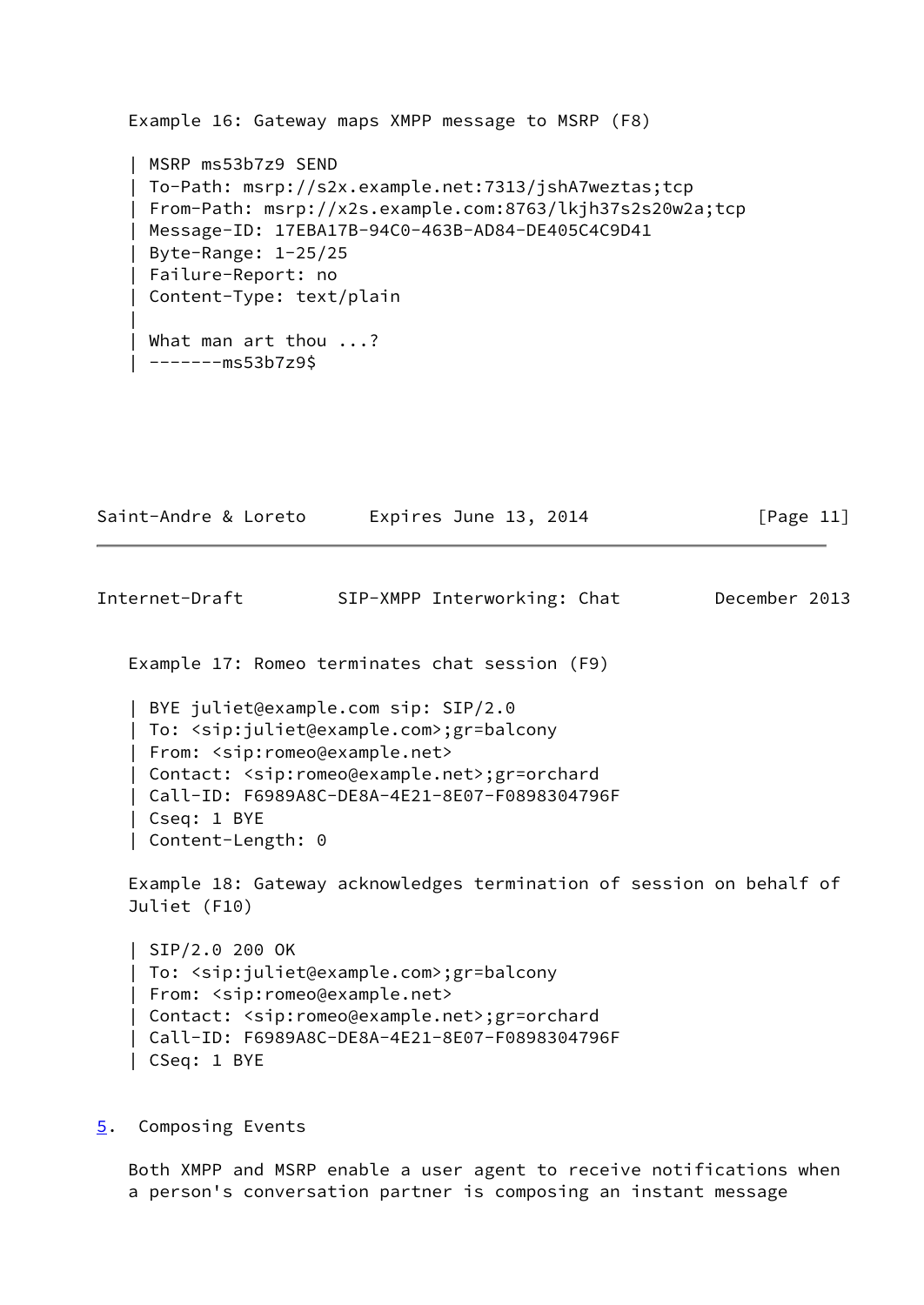within the context of a chat session.

 For XMPP, the Chat State Notifications specification [\[XEP-0085](#page-17-4)] defines five states: active, inactive, gone, composing, and paused. Some of these states are related to the act of message composition (composing, paused), whereas others are related to the sender's involvement with the chat session (active, inactive, gone).

 For MSRP (and SIMPLE in general), the Indication of Message Composition for Instant Messaging specification [\[RFC3994](https://datatracker.ietf.org/doc/pdf/rfc3994)] defines two states: idle and active. Here the idle state indicates that the sender is not actively composing a message, and the active state indicates that the sender is indeed actively composing a message (the sending user agent simply toggles between the two states, changing to active if the user is actively composing a message and changing to idle if the user is no longer actively composing a message).

 Because the XEP-0085 states can represent information that is not captured in [RFC 3994,](https://datatracker.ietf.org/doc/pdf/rfc3994) gateways can either (a) map only the composing related states or (b) map all the XEP-0085 states.

The following mappings are suggested.

| Saint-Andre & Loreto | Expires June 13, 2014 | [Page 12] |
|----------------------|-----------------------|-----------|
|----------------------|-----------------------|-----------|

Internet-Draft SIP-XMPP Interworking: Chat December 2013

Table 3: Mapping of SIMPLE isComposing events to XMPP chat states

 +-------------------+--------------------+ | isComposing Event | Chat State | +-------------------+--------------------+ | active | composing | | idle | active | +-------------------+--------------------+

Table 4: Mapping of XMPP chat states to SIMPLE isComposing events

 +-------------------+--------------------+ | Chat State | isComposing Event | +-------------------+--------------------+ | active | idle | | inactive | idle | | gone | [none, see note] | | composing | active |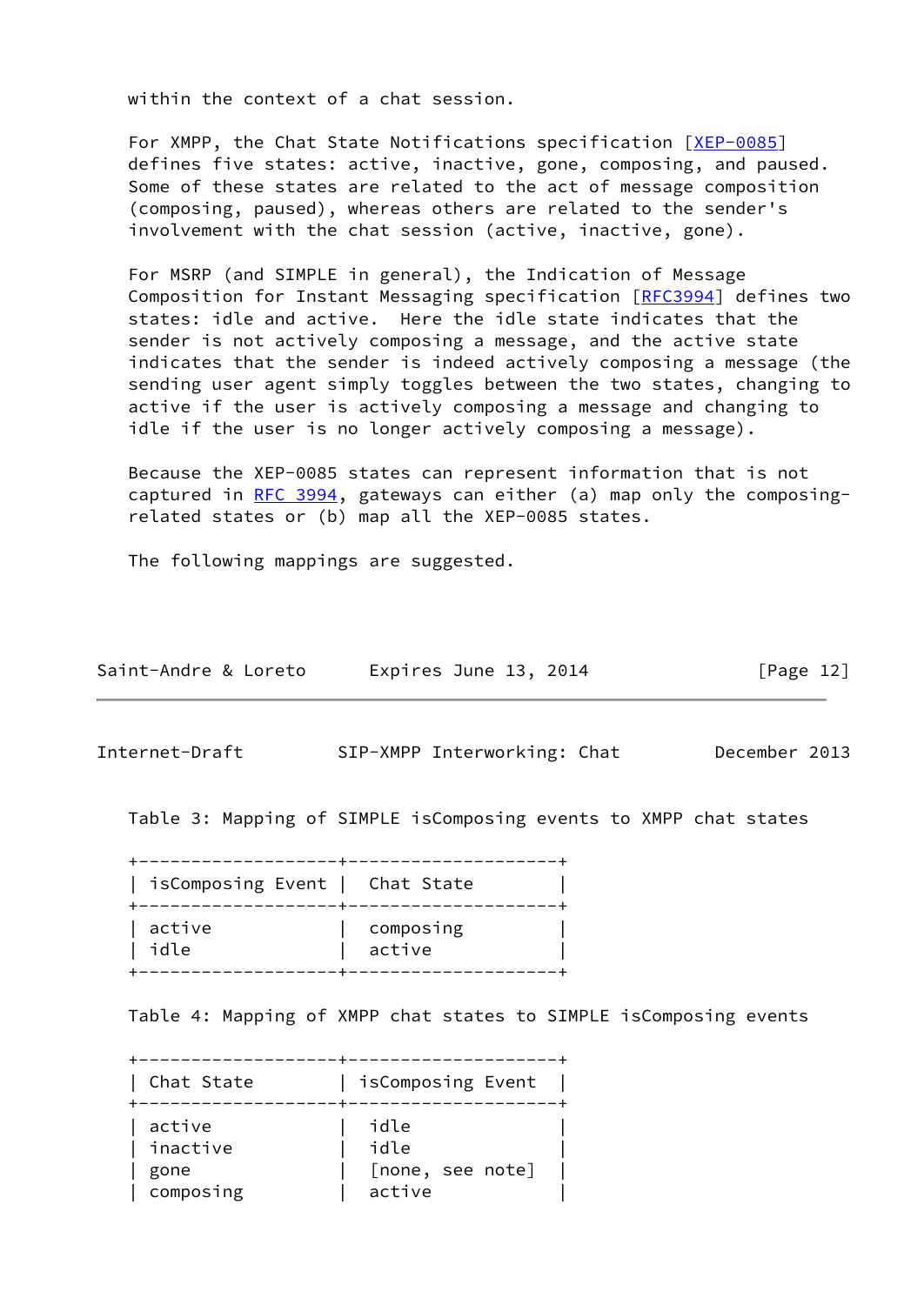| nau C |  |
|-------|--|
|       |  |

 Although there is no direct mapping for the "gone" chat state (which is not to be confused with the <gone/> stanza error condition defined in [[RFC6120\]](https://datatracker.ietf.org/doc/pdf/rfc6120)) to an isComposing event, receipt of the "gone" state can be used as a trigger for terminating the formal chat session within MSRP, i.e., for sending a SIP BYE for the session from the XMPP-SIP gateway to the SIP user. The following examples illustrate this indirect mapping.

Example 19: Juliet sends gone chat state

```
 | <message from='juliet@example.com'
           | id='nx62f197'
           | to='romeo@example.net'
           | type='chat'>
   | <thread>29377446-0CBB-4296-8958-590D79094C50</thread>
    | <gone xmlns='http://jabber.org/protocol/chatstates'/>
 | </message>
```
Example 20: XMPP-SIP gateway maps gone chat state to SIP BYE

```
 | BYE romeo@example.net sip: SIP/2.0
 | From: <sip:juliet@example.com>;tag=786
 | To: <sip:romeo@example.net>;tag=087js
 | Call-ID: 29377446-0CBB-4296-8958-590D79094C50
 | Cseq: 1 BYE
 | Content-Length: 0
```
Saint-Andre & Loreto Expires June 13, 2014 [Page 13]

<span id="page-14-1"></span>Internet-Draft SIP-XMPP Interworking: Chat December 2013

<span id="page-14-0"></span>[6](#page-14-0). Delivery Reports

 Both XMPP and MSRP enable a user agent to receive notifications when a message has been received by the intended recipient.

For XMPP, the Message Receipts specification [\[XEP-0184](#page-17-5)] defines a method and XML namespace for requesting and returning indications that a message has been received by a client controlled by the intended recipient.

For MSRP, a native reporting feature is included, in the form of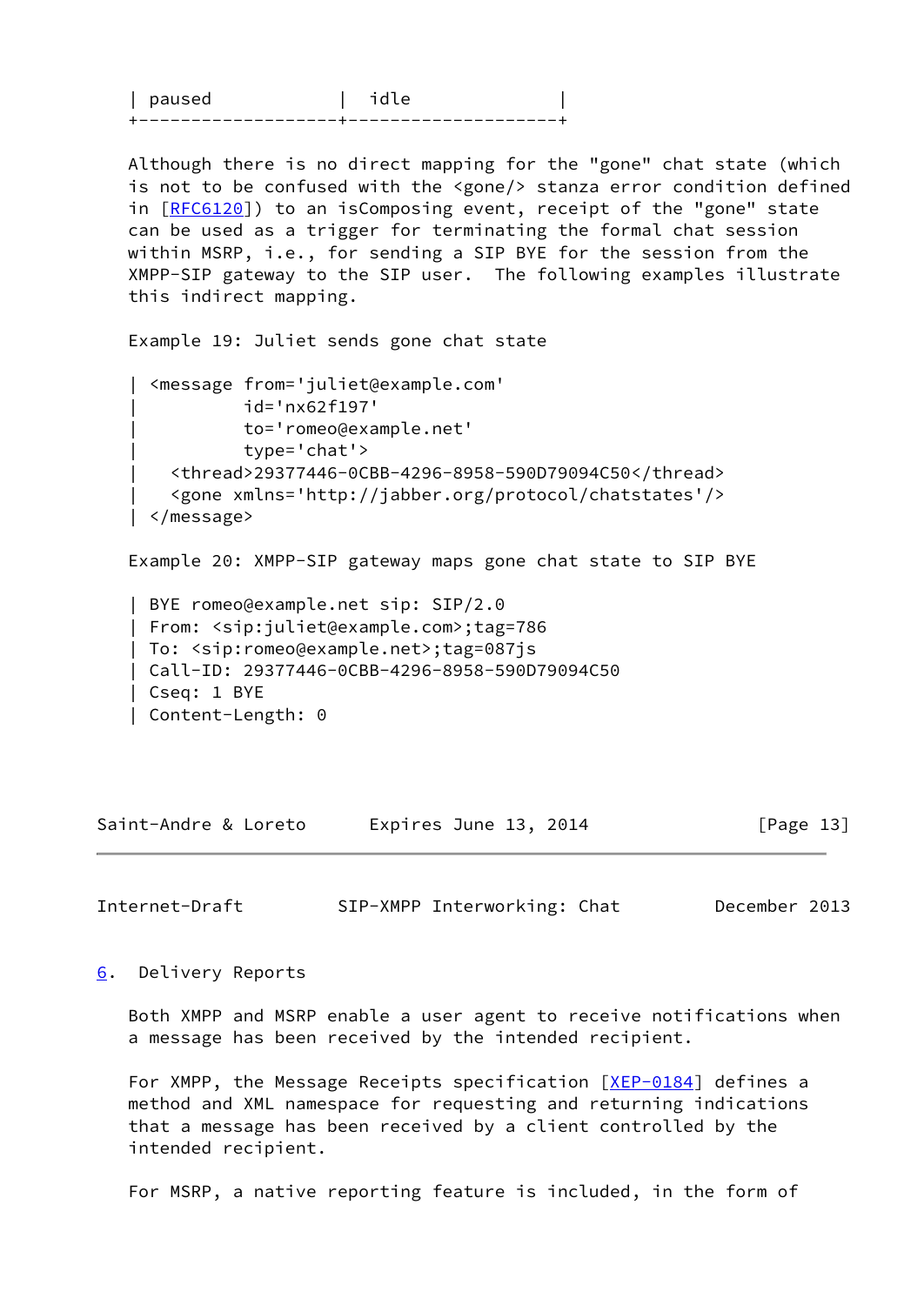```
REPORT chunks (see Sections 7.1.2 and 7.1.3 of [REC4975]).
   Examples follow.
    First, the XMPP user sends a message containing a request for
   delivery notification.
   Example 21: Juliet sends XMPP message with receipt request
     | <message from='juliet@example.com'
               | id='bf9m36d5'
               | to='romeo@example.net'
               | type='chat'>
        | <thread>29377446-0CBB-4296-8958-590D79094C50</thread>
        | <body>What man art thou ...?</body>
        | <request xmlns='urn:xmpp:receipts'/>
     | </message>
   Example 22: Gateway maps XMPP message to MSRP
    | MSRP bf9m36d5 SEND
    | To-Path: msrp://s2x.example.net:7313/jshA7weztas;tcp
    | From-Path: msrp://x2s.example.com:8763/lkjh37s2s20w2a;tcp
    | Message-ID: 6187CF9B-317A-41DA-BB6A-5E48A9C794EF
    | Byte-Range: 1-25/25
    | Success-Report: yes
    | Failure-Report: no
    | Content-Type: text/plain
 |
    | What man art thou ...?
    | -------bf9m36d5$
   Next, the recipient returns a report.
```
<span id="page-15-0"></span>

| Saint-Andre & Loreto | Expires June 13, 2014 | [Page 14] |
|----------------------|-----------------------|-----------|
|----------------------|-----------------------|-----------|

Example 23: Romeo returns MSRP receipt

 | MSRP hx74g336 REPORT | To-Path: msrp://x2s.example.com:8763/lkjh37s2s20w2a;tcp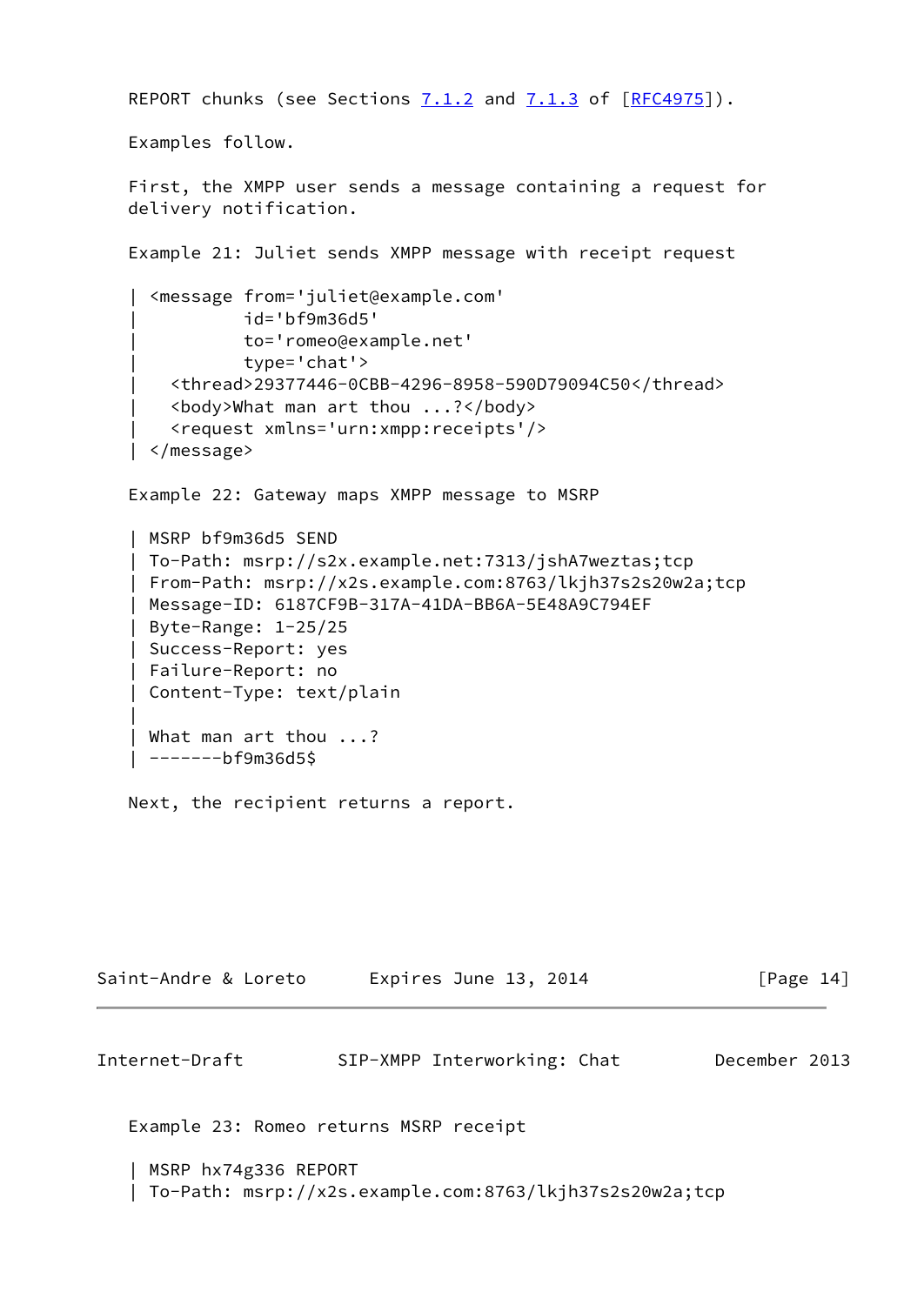```
 | From-Path: msrp://s2x.example.net:7313/jshA7weztas;tcp
 | Message-ID: 6187CF9B-317A-41DA-BB6A-5E48A9C794EF
 | Byte-Range: 1-106/106
 | Status: 000 200 OK
 | -------hx74g336$
 Example 24: SIP-XMPP gateway maps receipt to XMPP
   | <message from='romeo@example.net'
            | id='hx74g336'
            | to='juliet@example.com'>
     | <received xmlns='urn:xmpp:receipts' id='87652491'/>
```
| </message>

## <span id="page-16-0"></span>[7](#page-16-0). Internationalization Considerations

 Relevant discussion of internationalized text in messages can be found in [\[I-D.ietf-stox-im](#page-18-3)].

<span id="page-16-1"></span>[8](#page-16-1). IANA Considerations

This document requests no actions of IANA.

<span id="page-16-2"></span>[9](#page-16-2). Security Considerations

 Detailed security considerations for instant messaging protocols are given in [\[RFC2779](https://datatracker.ietf.org/doc/pdf/rfc2779)], for SIP-based instant messaging in [\[RFC3428](https://datatracker.ietf.org/doc/pdf/rfc3428)] (see also [\[RFC3261](https://datatracker.ietf.org/doc/pdf/rfc3261)]), and for XMPP-based instant messaging in [\[RFC6121](https://datatracker.ietf.org/doc/pdf/rfc6121)] (see also  $[REC6120]$ ). The security considerations provided in [\[I-D.ietf-stox-core\]](#page-17-3) also apply.

 This document specifies methods for exchanging instant messages through a gateway that translates between SIP and XMPP. Such a gateway MUST be compliant with the minimum security requirements of the instant messaging protocols for which it translates (i.e., SIP and XMPP). The addition of gateways to the security model of instant messaging specified in [\[RFC2779](https://datatracker.ietf.org/doc/pdf/rfc2779)] introduces some new risks. In particular, end-to-end security properties (especially confidentiality and integrity) between instant messaging user agents that interface through a SIMPLE-XMPP gateway can be provided only if

| Saint-Andre & Loreto | Expires June 13, 2014 | [Page 15] |
|----------------------|-----------------------|-----------|
|----------------------|-----------------------|-----------|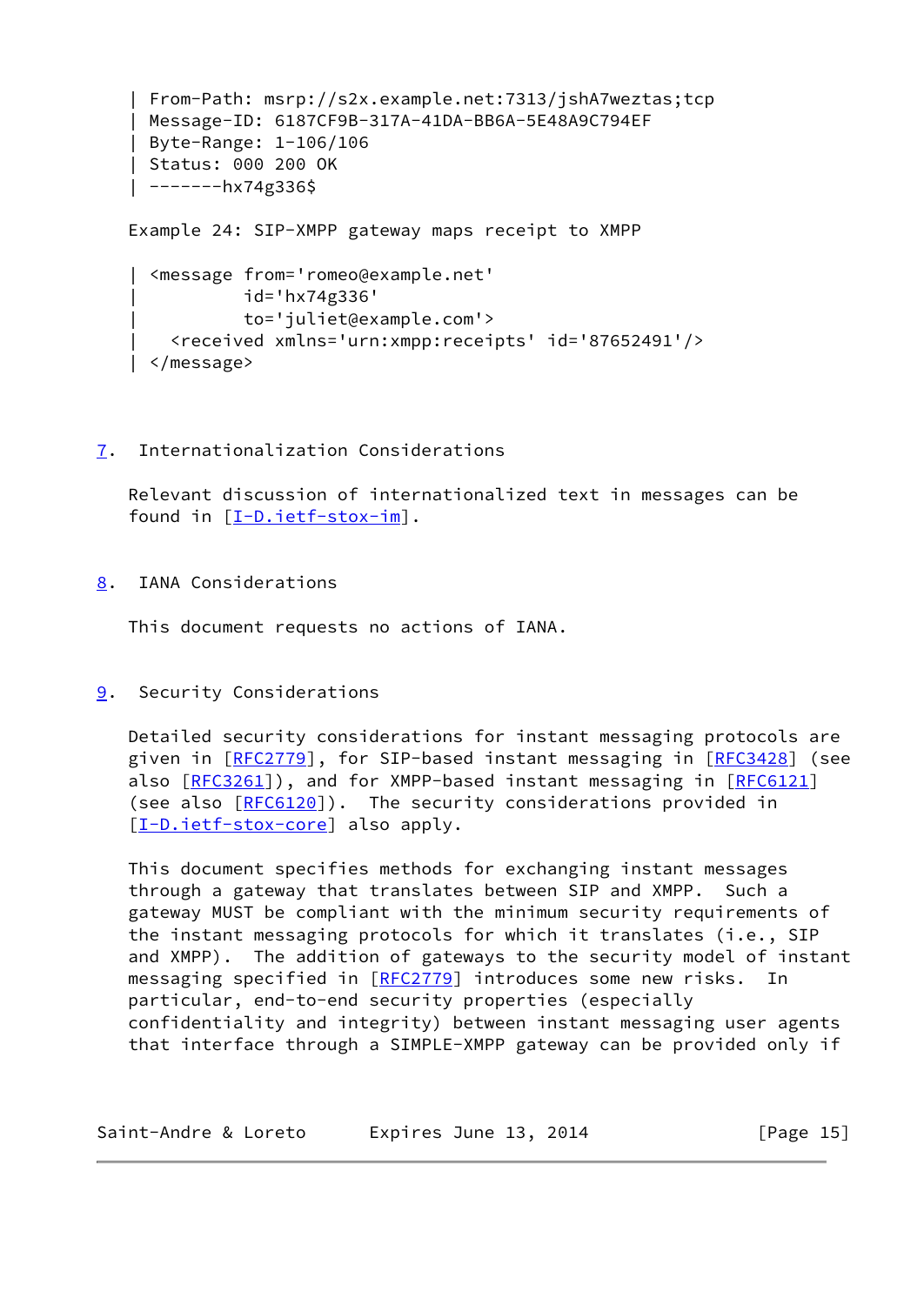<span id="page-17-1"></span> common formats are supported. Specification of those common formats is out of scope for this document, although it is recommended to use [\[RFC3862](https://datatracker.ietf.org/doc/pdf/rfc3862)] for instant messages.

- <span id="page-17-0"></span>[10.](#page-17-0) References
- <span id="page-17-5"></span><span id="page-17-4"></span><span id="page-17-3"></span><span id="page-17-2"></span>[10.1](#page-17-2). Normative References
	- [I-D.ietf-stox-core] Saint-Andre, P., Houri, A., and J. Hildebrand, "Interworking between the Session Initiation Protocol (SIP) and the Extensible Messaging and Presence Protocol (XMPP): Core", [draft-ietf-stox-core-06](https://datatracker.ietf.org/doc/pdf/draft-ietf-stox-core-06) (work in progress), September 2013.
	- [RFC2119] Bradner, S., "Key words for use in RFCs to Indicate Requirement Levels", [BCP 14](https://datatracker.ietf.org/doc/pdf/bcp14), [RFC 2119](https://datatracker.ietf.org/doc/pdf/rfc2119), March 1997.
	- [RFC3261] Rosenberg, J., Schulzrinne, H., Camarillo, G., Johnston, A., Peterson, J., Sparks, R., Handley, M., and E. Schooler, "SIP: Session Initiation Protocol", [RFC 3261](https://datatracker.ietf.org/doc/pdf/rfc3261), June 2002.
	- [RFC3862] Klyne, G. and D. Atkins, "Common Presence and Instant Messaging (CPIM): Message Format", [RFC 3862](https://datatracker.ietf.org/doc/pdf/rfc3862), August 2004.
	- [RFC3994] Schulzrinne, H., "Indication of Message Composition for Instant Messaging", [RFC 3994,](https://datatracker.ietf.org/doc/pdf/rfc3994) January 2005.
	- [RFC4975] Campbell, B., Mahy, R., and C. Jennings, "The Message Session Relay Protocol (MSRP)", [RFC 4975,](https://datatracker.ietf.org/doc/pdf/rfc4975) September 2007.
	- [RFC6120] Saint-Andre, P., "Extensible Messaging and Presence Protocol (XMPP): Core", [RFC 6120,](https://datatracker.ietf.org/doc/pdf/rfc6120) March 2011.
	- [RFC6121] Saint-Andre, P., "Extensible Messaging and Presence Protocol (XMPP): Instant Messaging and Presence", [RFC 6121,](https://datatracker.ietf.org/doc/pdf/rfc6121) March 2011.
	- [XEP-0085] Saint-Andre, P. and D. Smith, "Chat State Notifications", XSF XEP 0085, September 2009.
	- [XEP-0184] Saint-Andre, P. and J. Hildebrand, "Message Delivery Receipts", XSF XEP 0184, March 2011.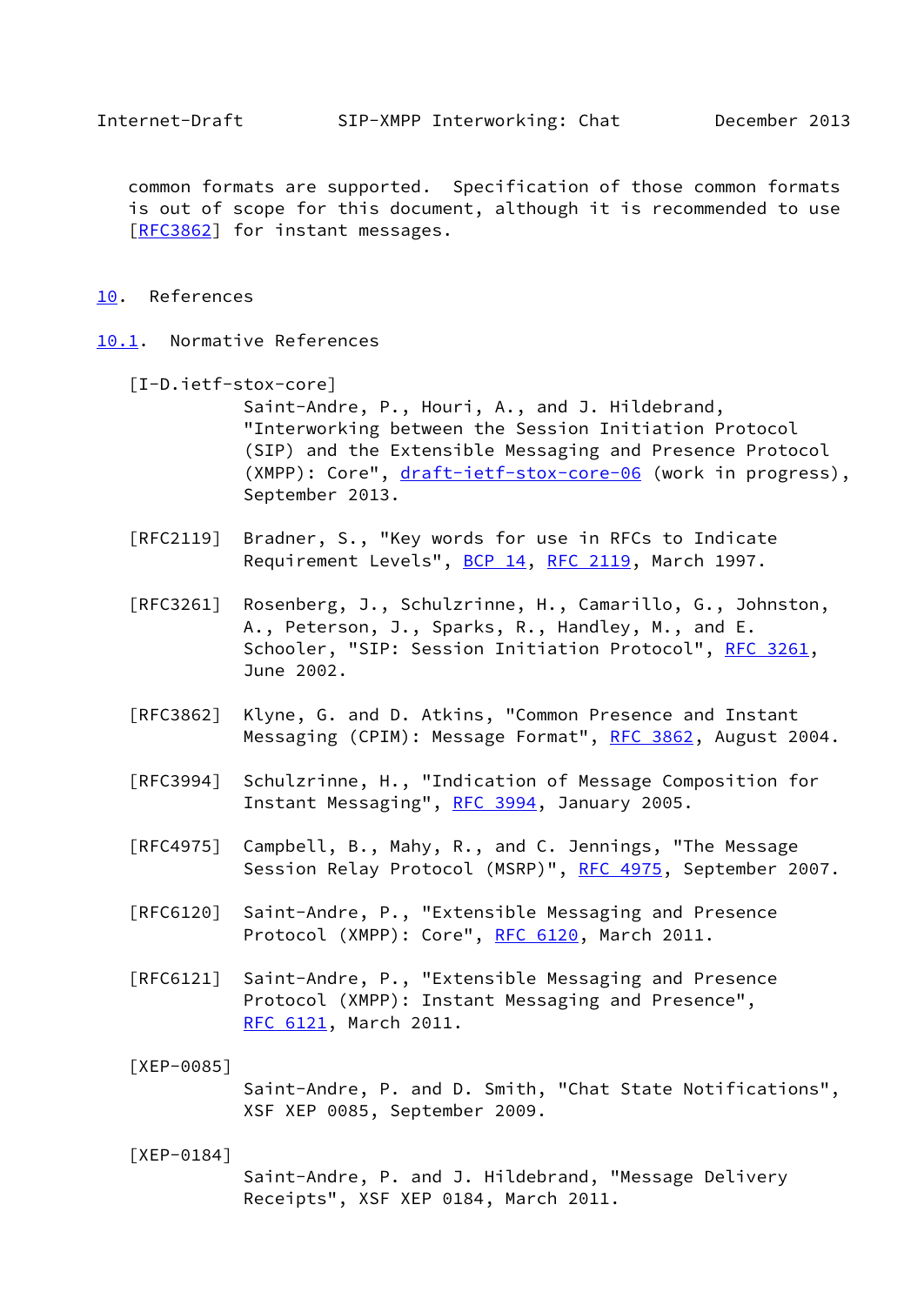#### <span id="page-18-1"></span><span id="page-18-0"></span>[10.2](#page-18-0). Informative References

- <span id="page-18-3"></span> [I-D.ietf-stox-im] Saint-Andre, P., Houri, A., and J. Hildebrand, "Interworking between the Session Initiation Protocol (SIP) and the Extensible Messaging and Presence Protocol (XMPP): Instant Messaging", [draft-ietf-stox-im-04](https://datatracker.ietf.org/doc/pdf/draft-ietf-stox-im-04) (work in progress), September 2013.
- [RFC2779] Day, M., Aggarwal, S., and J. Vincent, "Instant Messaging / Presence Protocol Requirements", [RFC 2779](https://datatracker.ietf.org/doc/pdf/rfc2779), February 2000.
- [RFC3428] Campbell, B., Rosenberg, J., Schulzrinne, H., Huitema, C., and D. Gurle, "Session Initiation Protocol (SIP) Extension for Instant Messaging", [RFC 3428,](https://datatracker.ietf.org/doc/pdf/rfc3428) December 2002.

<span id="page-18-2"></span>[Appendix A.](#page-18-2) Acknowledgements

 Special thanks to Eddy Gavita and Nazin Hossain for their co authorship of an early version of this document.

 Thanks to Adrian Georgescu, Philipp Hancke, Saul Ibarra Corretge, and Tory Patnoe for their feedback.

 The authors gratefully acknowledge the assistance of Markus Isomaki and Yana Stamcheva as the working group chairs and Gonzalo Camarillo as the sponsoring Area Director.

Authors' Addresses

 Peter Saint-Andre Cisco Systems, Inc. 1899 Wynkoop Street, Suite 600 Denver, CO 80202 USA

Phone: +1-303-308-3282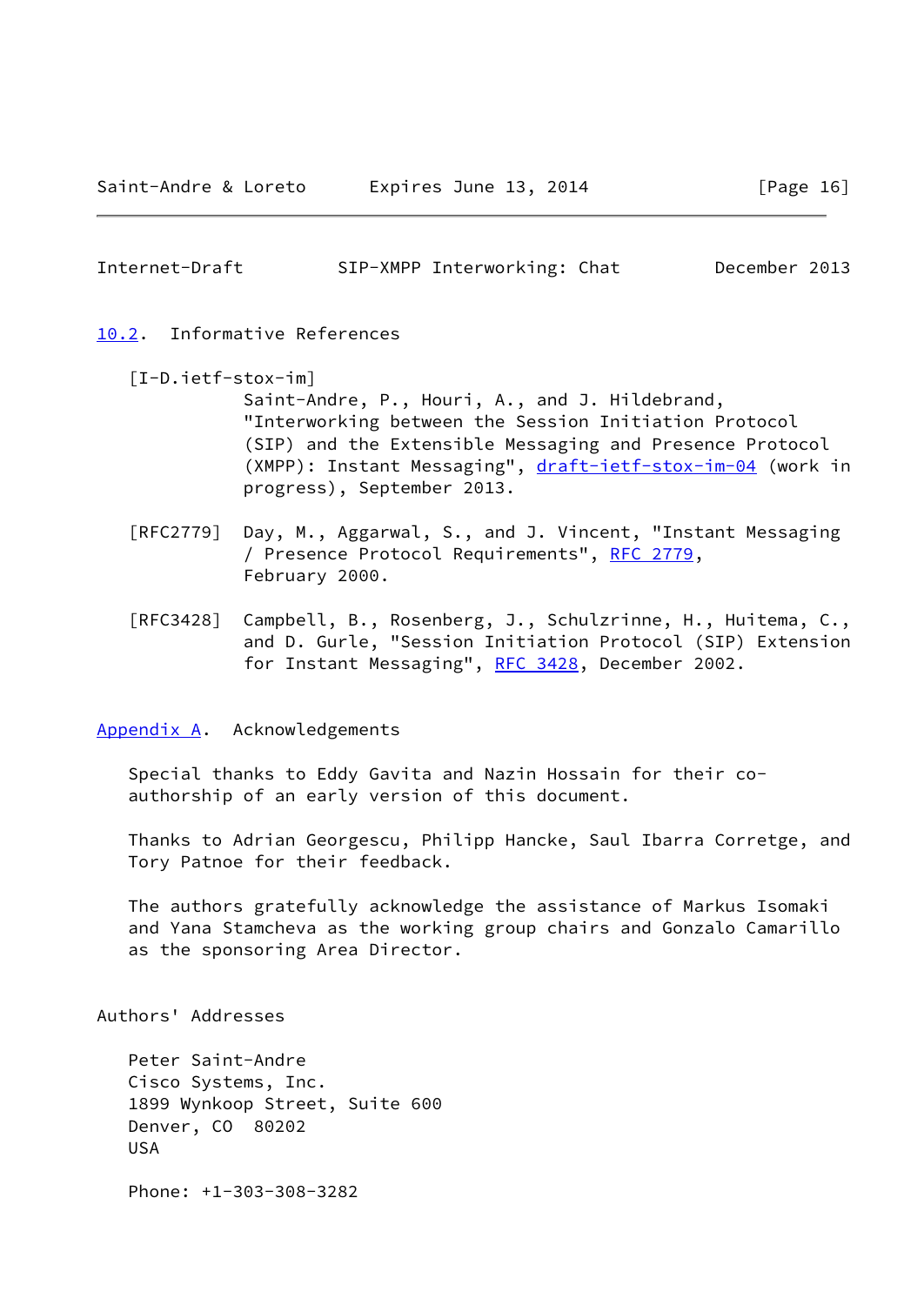Email: psaintan@cisco.com

| Saint-Andre & Loreto | Expires June 13, 2014 |  |  | [Page 17] |  |
|----------------------|-----------------------|--|--|-----------|--|
|----------------------|-----------------------|--|--|-----------|--|

Internet-Draft SIP-XMPP Interworking: Chat December 2013

 Salvatore Loreto Ericsson Hirsalantie 11 Jorvas 02420 Finland

Email: Salvatore.Loreto@ericsson.com